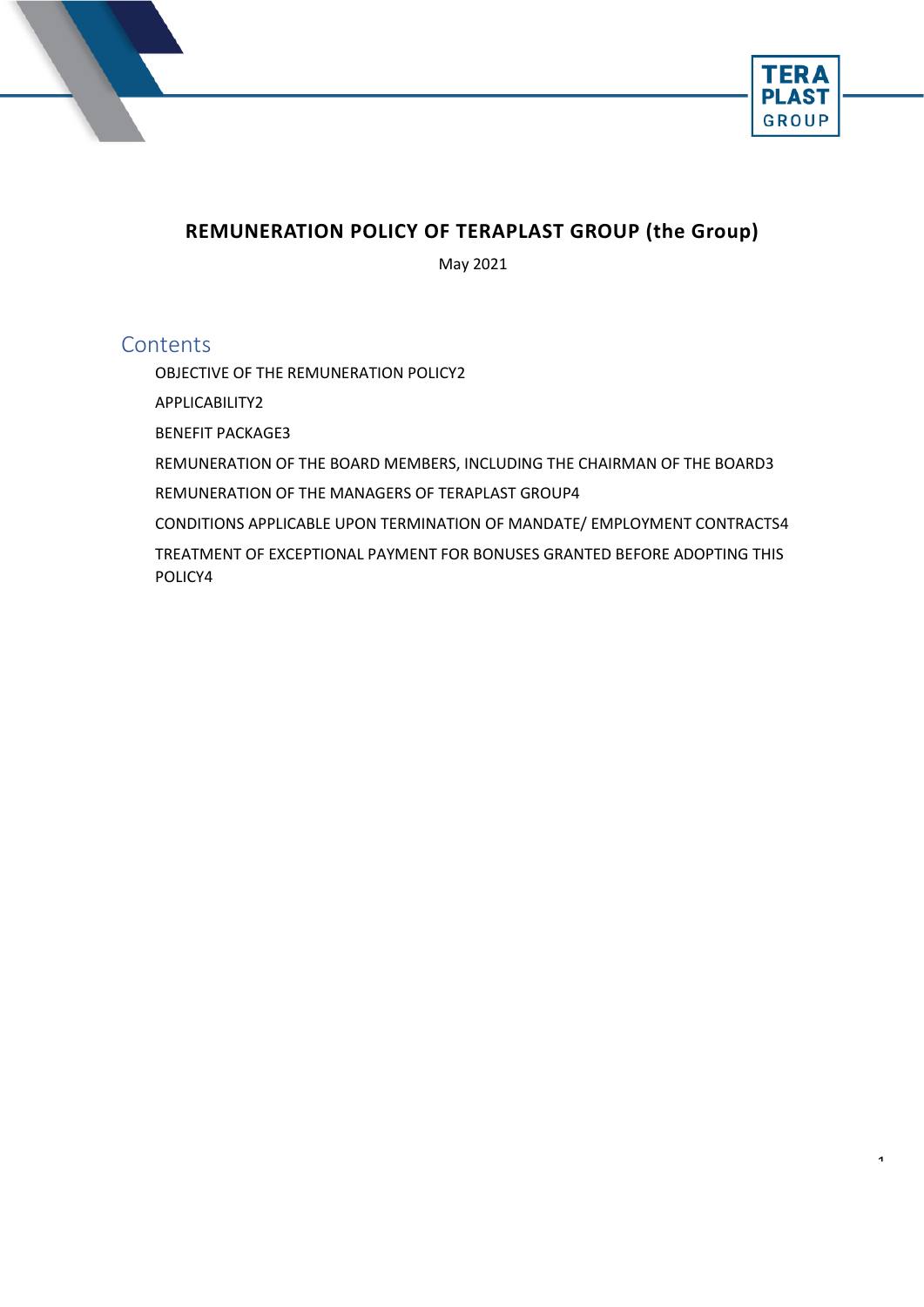

 $\overline{\phantom{a}}$ 

## <span id="page-1-0"></span>OBJECTIVE OF THE REMUNERATION POLICY

The main objective of TeraPlast Group as concerns remuneration is that of compliance with the principle of equity, considering the business strategy, the culture and values of the organisation, the long-term interests of the company and the shareholders.

The general remuneration framework supports the Group in reaching its established business goals.

Principles:

- 1. Remuneration is competitive with that of other companies with which Teraplast Group is in competition for talents;
- 2. Both the Group performance and individual contributions are recognised and rewarded;
- 3. Rewards are balanced between achieving short-term goals and creating long-term value.

#### <span id="page-1-1"></span>APPLICABILITY

This policy applies to personnel whose professional activity has a significant impact on TeraPlast Group, namely:

- 1. Members of the Board of Directors, including the Chairman of the Board of TeraPlast SA
- 2. Executive managers of TeraPlast SA

#### INTERNAL STRUCTURES WITH SALARY-WISE RESPONSIBILITY

The GENERAL MEETING OF THE SHAREHOLDERS approves the remuneration policy. In addition, pursuant to Law no. 31 of 1990, it approves the salaries of the Board members, as well as the general limits of additional compensation of the members of the Board and the Executive Management.

The Group is committed to evaluate all shareholder proposals, for its review of the Remuneration Policy.

The BOARD OF DIRECTORS ratifies the remuneration policy and monitors its implementation.

The REMUNERATION COMMITTEE makes sure that the general principles and the remuneration policies and benefit policies of the staff whose professional activity has a significant impact on TeraPlast Group correspond with the business strategy, objectives, values and long-term interests of the organisation. The Committee reviews the performance assessment process and proposes to the Board of Directors to approve the benefit package of the mandate directors.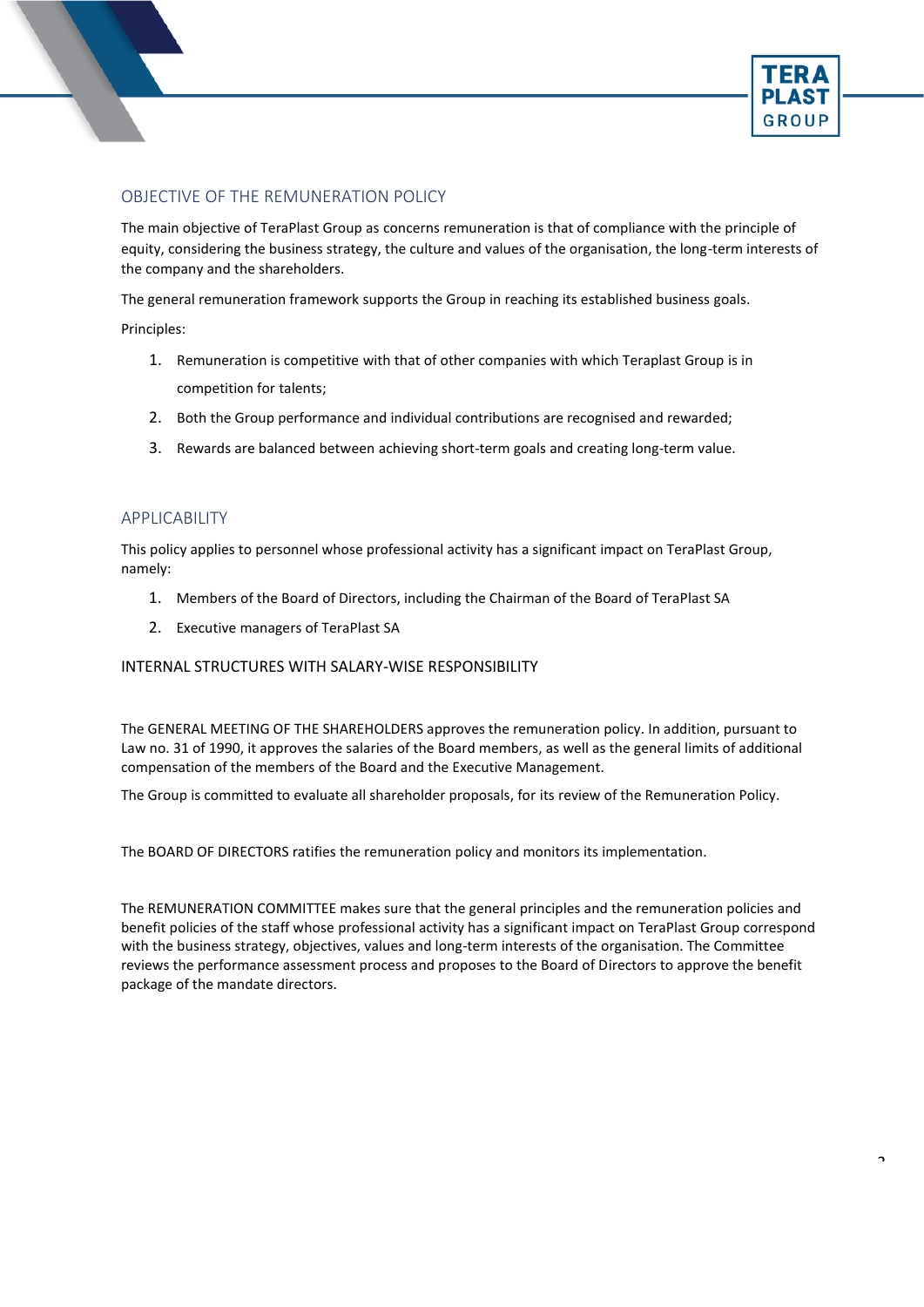

## <span id="page-2-0"></span>BENEFIT PACKAGE

#### *FIXED REMUNERATION*

The remuneration is set at a competitive level in order to attract, compensate loyalty and motivate the most appropriate managers to lead the Group, for the best interest of the shareholders.

The fixed benefit package reflects the complexity of the positions and competencies of the beneficiaries.

#### *VARIABLE REMUNERATION*

The amount of the variable remuneration is based upon:

- 1. Individual performance;
- 2. Department performance;
- 3. Company results and Group results.

The performance assessment is conducted on a multi-annual basis, to make sure that the assessment process is based upon long-term performance and the current payment of the performance-based compensation components is spread over a period contemplating the Group's business cycle and specific risks of the business conducted by its subsidiaries.

Variable remuneration is granted as money and/or TeraPlast shares.

Bonus Shares/ Stock Option Plan depend on the financial performance criteria, as well as the achievement of the strategic operational objectives. It is granted on the basis of a three-year reference period of performance, to promote medium- and long-term value creation. This bonus is also meant to prevent the undertaking of excessive risks as well as to encourage retention.

#### OTHER BENEFITS

Managers are provided with a company vehicle, a telephone and accommodation in Bistrita, in case they live elsewhere.

#### <span id="page-2-1"></span>REMUNERATION OF THE BOARD MEMBERS, INCLUDING THE CHAIRMAN OF THE BOARD

The remuneration plan includes two components:

- 1. Fixed remuneration Net monthly salary of 2.000 Euros
- 2. Variable remuneration can be differentiated according to the activity assessment by consultative committees and commissions and on the basis of criteria established by the Board of Directors. The variable part may not exceed 200% of the annual fixed salary, according to the decision of the General Meeting.

The fixed remuneration of the members of the Board is established by Resolution of the General Meeting of the Shareholders, on an annual basis. It is still the General Meeting that can approve the granting of TeraPlast shares to Board members.

In addition, the directors benefit from civil liability insurance.

The remuneration paid to the Executive Director is cumulated with that for the position of Executive Manager.